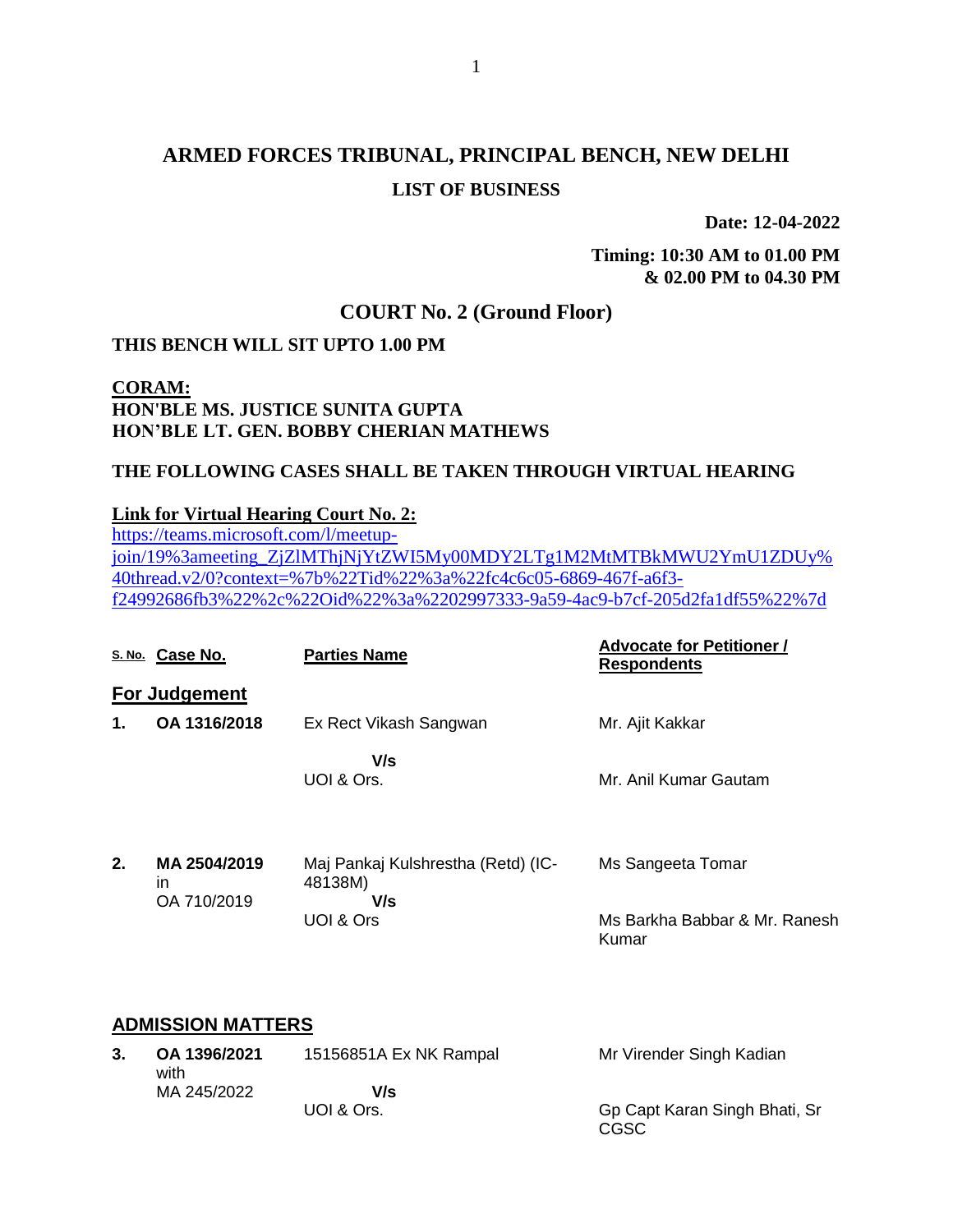#### **MA (EXECUTION) 4. MA 1060/2018** Lt Cdr R Krishna Murthy (01766N) &

in OA 1954/2017 Ors.  **V/s** UOI & Ors. Mr Ajit Kakkar & Associates Dr. Vijendra Singh Mahndiyan for R 1-3 & Mr. Harish V Shankar for

R-4

#### **WITH**

| 5.  | MA 1411/2019<br>& MA 1424/2019             | Lt Cdr R Krishna Murthy (Retd.) & Ors. Mr Ajit Kakkar & Associates |                                       |
|-----|--------------------------------------------|--------------------------------------------------------------------|---------------------------------------|
|     | ın<br>OA 1954/2017                         | V/s<br>UOI & Ors.                                                  | Mr. Harish V Shankar                  |
| 6.  | MA 1585/2020<br>in                         | JC-377462L Sub Sanjiv Kumar                                        | Mr. S S Pandey & Associates           |
|     | OA 503/2019                                | V/s<br>UOI & Ors.                                                  | Mr. J S Yadav                         |
| 7.  | MA 2197/2020,<br>MA 219/2022 &<br>220/2022 | Ex Hav Chhatar Pal Singh (No.<br>13937165-M)                       | Mr S M Dalal                          |
|     | in<br>OA 518/2019                          | V/s<br>UOI & Ors                                                   | Mr. Arvind Patel                      |
|     |                                            |                                                                    |                                       |
| 8.  | MA 964/2021<br>in<br>OA 204/2017           | Ex Rect Ram Awdhesh Singh (No<br>1484367 N)<br>V/s                 | Mr Manoj Kr Gupta                     |
|     |                                            | UOI & Ors                                                          | Mr. Ashok Chaitanya                   |
| 9.  | MA 1659/2021<br>in                         | Nk (DSC) Ram Bhaj (Retd) (1070968-<br>Y)                           | Mr Manoj Kr Gupta                     |
|     | OA 363/2021                                | V/s<br>UOI & Ors                                                   | Mr. K K Tyagi                         |
| 10. | MA 1938/2021<br>in                         | MWO Inayat Khan (623261-B)                                         | Mr Ajit Kakkar                        |
|     | OA 302/2015                                | V/s<br>UOI & Ors                                                   | Mr VS Tomar                           |
| 11. | MA 2447/2021<br>in                         | Ex Nk Rajender Pal (6471549-W)                                     | Mr Ashok Kumar                        |
|     | OA 966/2021                                | V/s<br>UOI & Ors                                                   | Ms. Barkha Babbar                     |
| 12. | MA 2952/2021<br>in<br>OA 1236/2021         | Ex Nk (DSC) Harwinder Singh<br>(2474536L)                          | Mr Ved Prakash & Mr Devendra<br>Kumar |
|     |                                            | V/s<br>UOI & Ors                                                   | Mr. Y P Singh                         |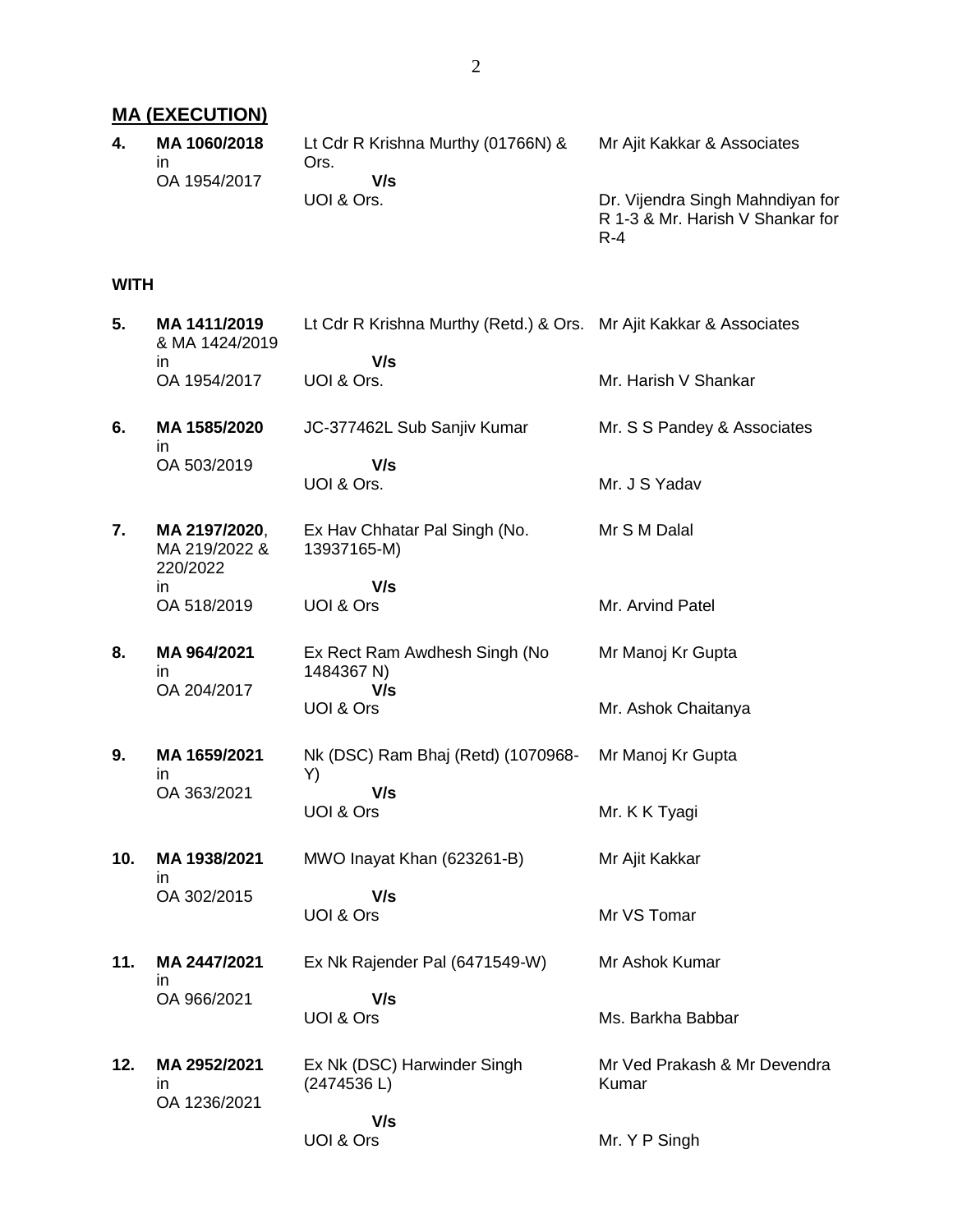| 13.         | MA 887/2022<br>in<br>OA 2113/2021                                 | Ex Hav Muni Samy Muni Samy<br>$(13831218-P)$            | Mr Bikrama Sah                                    |
|-------------|-------------------------------------------------------------------|---------------------------------------------------------|---------------------------------------------------|
|             |                                                                   | V/s<br>UOI & Ors                                        | Mr. V Pattabhi Ram                                |
|             | <u>MA (OTHERS)</u>                                                |                                                         |                                                   |
| 14.         | MA 2983/2019<br>in                                                | Ex MCPO-II Pawan Kumar & Ors.                           | Mr. Ajit Kakkar                                   |
|             | OA 1350/2017                                                      | V/s<br>UOI & Ors                                        | Gp Capt Karan Singh Bhati, Sr.<br><b>CGSC</b>     |
| 15.         | MA 3233/2019<br>& MA 682/2022                                     | Capt Kashyap Kumar                                      | Mr. Rishabh Sanchiti                              |
|             | in<br>TA 3/2016                                                   | V/s<br>UOI & Ors.                                       | Gp Capt Karan Singh Bhati, Sr.<br><b>CGSC</b>     |
| <b>WITH</b> |                                                                   |                                                         |                                                   |
| 16.         | MA 2773/2021<br>in                                                | Capt Kashyap Kumar                                      | Mr. Rishabh Sanchiti                              |
|             | TA 3/2016                                                         | V/s<br>UOI & Ors                                        | Gp Capt Karan Singh Bhati, Sr<br><b>CGSC</b>      |
| 17.         | MA 2849/2021<br>in<br>MA 2020/2021                                | WO Kashiswar Mukhopadhyay (Retd)<br>(No 655146 L)       | Mr Manoj Kr Gupta                                 |
|             | in<br>OA 243/2021                                                 | V/s<br>UOI & Ors                                        | Mr Satya Ranjan Swain                             |
| 18.         | MA 888/2022<br>& MA 889/2022<br>in                                | Smt Ajit Kaur W/o Late Ex MWO<br>Harcharan Singh Jaswal | Mr. Praveen Kumar                                 |
|             | OA 993/2017                                                       | V/s<br>UOI & Ors                                        | Mr Satya Ranjan Swain                             |
|             | <b>PART HEARD</b>                                                 |                                                         |                                                   |
| 19.         | OA (Appeal)<br>1978/2019<br>with                                  | Ex Sep Surendra Singh<br>(No.149367752M)                | Mr. Ajit Kakkar                                   |
|             | MA 2677/2021 &<br>2854/2019<br>OA (Appeal)<br>1/2019 (RB, Jaipur) | V/s<br>UOI & Ors.                                       | Mr. Anil Gautam Sr CGSC with<br>Mr. Shyam Narayan |
|             | <b>Pleadings Not Complete</b>                                     |                                                         |                                                   |
| 20.         | OA 728/2019<br>with<br>MA 1341/2020                               | No. 921473-L Cpl Sumit Kumar<br>Sharma<br>V/s           | Mr. Ajit Kakkar                                   |
|             |                                                                   | UOI & Ors.                                              | Mr. Harish V Shankar                              |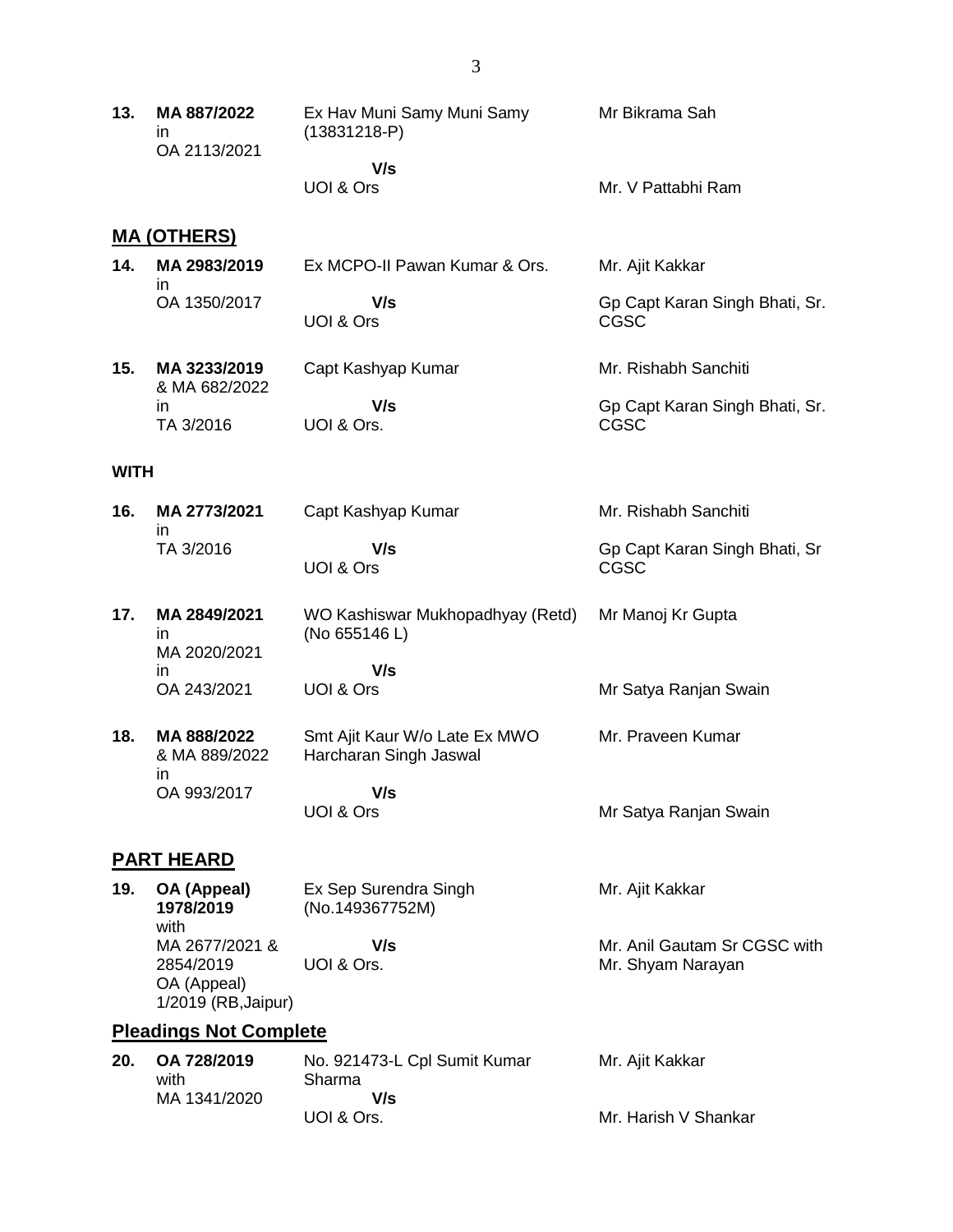# **Pleadings Complete**

| 21. | OA 574/2017<br>with | Ex Sgt Bojjana Boina Veera Prathap | Mr. R K Singh |
|-----|---------------------|------------------------------------|---------------|
|     | MA 489/2017         | V/s                                |               |
|     |                     | UOI & Ors.                         | Mr KK Tyagi   |

### **FOR FINAL HEARING**

| 22. | OA 1049/2019<br>with       | No. 256914 Cpl Kandasamy T (Retd.) | Mr. Manoj Kr Gupta |
|-----|----------------------------|------------------------------------|--------------------|
|     | MA 1725/2019 &<br>630/2022 | V/s<br>UOI & Ors.                  | Mr. Rajeev Kumar   |

### **THIS BENCH WIL ASSEMBLE AT 2 PM**

#### **CORAM:**

## **HON'BLE MS. JUSTICE SUNITA GUPTA HON'BLE LT. GEN. P. M. HARIZ**

## **THE FOLLOWING CASES SHALL BE TAKEN THROUGH PHYSICAL HEARING**

|    | S. No. Case No.          | <b>Parties Name</b>           | <b>Advocate for Petitioner /</b><br><b>Respondents</b> |
|----|--------------------------|-------------------------------|--------------------------------------------------------|
|    | <b>FOR FINAL HEARING</b> |                               |                                                        |
| 1. | OA 369/2010              | Ex. Maj. V. S. Chauhan        | Mr Mohan Kumar                                         |
|    |                          | V/s<br>UOI & Ors.             | Mr Harish V Shankar                                    |
| 2. | OA 1763/2019<br>with     | IC-69477A Maj Abhishek Raheja | Mr. Rajiv Manglik                                      |
|    | MA 557/2020              | V/s<br>UOI & Ors.             | Gp Capt Karan Singh Bhati, Sr<br>CGSC                  |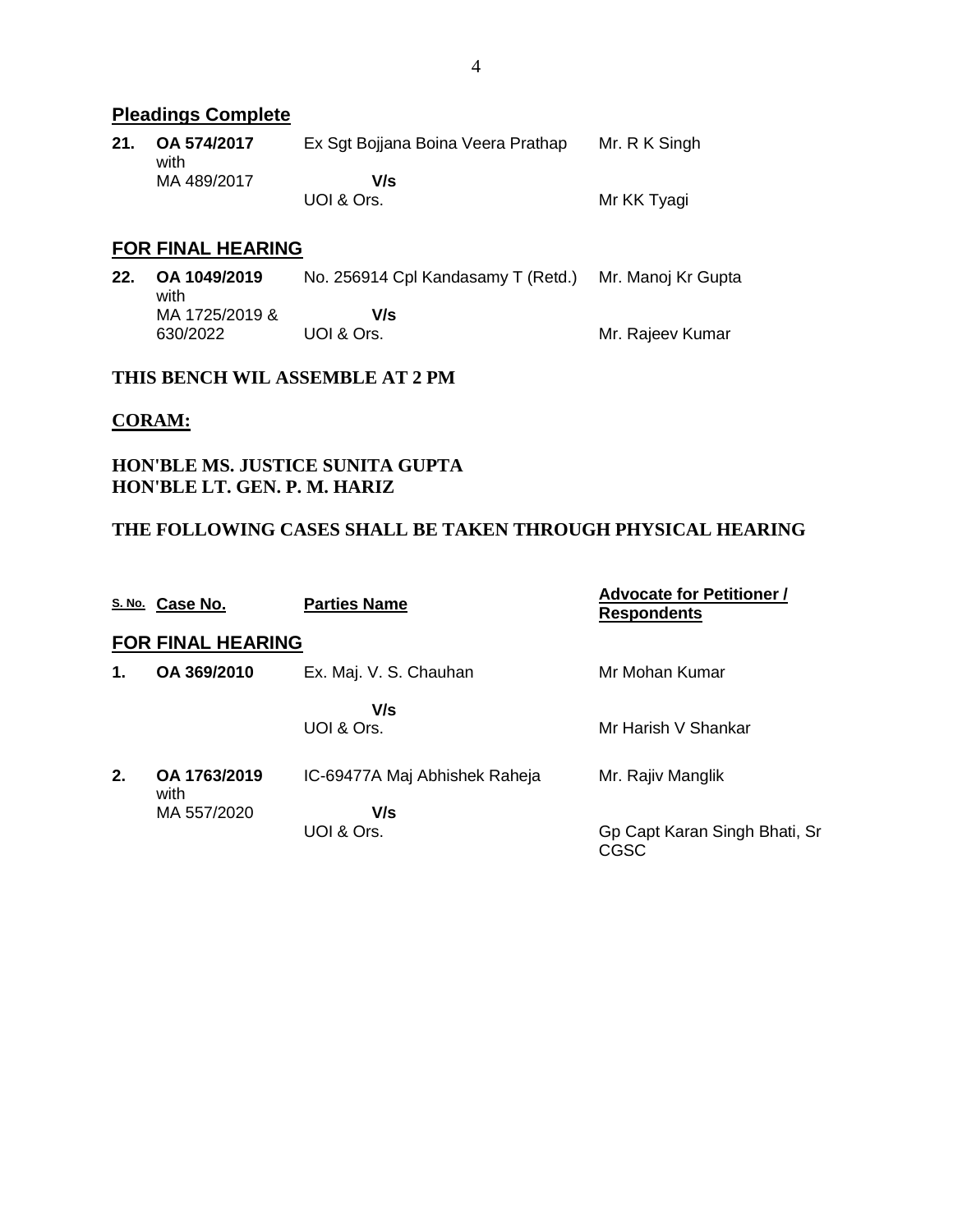# **ARMED FORCES TRIBUNAL, PRINCIPAL BENCH, NEW DELHI LIST OF BUSINESS**

**Date: 12-04-2022**

**Timing: 10:30 AM to 01.00 PM & 02.00 PM to 04.30 PM**

# **COURT No. 3 (First Floor)**

#### **THIS BENCH WILL ASSEMBLE AT 11.00 AM**

**CORAM: HON'BLE MS. JUSTICE ANJANA MISHRA HON'BLE LT. GEN. P. M. HARIZ**

#### **THIS MATTER SHALL BE TAKEN THROUGH VIRTUAL HEARING**

#### **Link for Virtual Hearing Court No. 3:**

[https://teams.microsoft.com/l/meetup](https://teams.microsoft.com/l/meetup-join/19%3ameeting_ZjRlODdjMjMtY2MxZS00ODhmLTg0ODQtOGM2MDA1Yzk5YTFj%40thread.v2/0?context=%7b%22Tid%22%3a%22fc4c6c05-6869-467f-a6f3-f24992686fb3%22%2c%22Oid%22%3a%2202997333-9a59-4ac9-b7cf-205d2fa1df55%22%7d)[join/19%3ameeting\\_ZjRlODdjMjMtY2MxZS00ODhmLTg0ODQtOGM2MDA1Yzk5YTFj%40t](https://teams.microsoft.com/l/meetup-join/19%3ameeting_ZjRlODdjMjMtY2MxZS00ODhmLTg0ODQtOGM2MDA1Yzk5YTFj%40thread.v2/0?context=%7b%22Tid%22%3a%22fc4c6c05-6869-467f-a6f3-f24992686fb3%22%2c%22Oid%22%3a%2202997333-9a59-4ac9-b7cf-205d2fa1df55%22%7d) [hread.v2/0?context=%7b%22Tid%22%3a%22fc4c6c05-6869-467f-a6f3](https://teams.microsoft.com/l/meetup-join/19%3ameeting_ZjRlODdjMjMtY2MxZS00ODhmLTg0ODQtOGM2MDA1Yzk5YTFj%40thread.v2/0?context=%7b%22Tid%22%3a%22fc4c6c05-6869-467f-a6f3-f24992686fb3%22%2c%22Oid%22%3a%2202997333-9a59-4ac9-b7cf-205d2fa1df55%22%7d) [f24992686fb3%22%2c%22Oid%22%3a%2202997333-9a59-4ac9-b7cf-205d2fa1df55%22%7d](https://teams.microsoft.com/l/meetup-join/19%3ameeting_ZjRlODdjMjMtY2MxZS00ODhmLTg0ODQtOGM2MDA1Yzk5YTFj%40thread.v2/0?context=%7b%22Tid%22%3a%22fc4c6c05-6869-467f-a6f3-f24992686fb3%22%2c%22Oid%22%3a%2202997333-9a59-4ac9-b7cf-205d2fa1df55%22%7d)

|               | S. No. Case No.                            | <b>Parties Name</b>                                  | <b>Advocate for Petitioner /</b><br><b>Respondents</b>             |
|---------------|--------------------------------------------|------------------------------------------------------|--------------------------------------------------------------------|
|               | <b>ADMISSION MATTERS</b>                   |                                                      |                                                                    |
| $\mathbf 1$ . | OA 489/2022<br>(OA 39/2020 RB,<br>Kolkata) | (JC 388546 Y) Nb Subedar Md.<br>Shahbaz Ahmed<br>V/s | Mr Priyanshu Upadhyay & Mr<br>Viraat Tripathi                      |
|               |                                            | UOI & Ors.                                           | Mr. R S Chhillar                                                   |
| 2.            | OA 640/2022<br>with<br>MA 812/2022         | Jwo Nand Kishor Dubey (Retd)<br>$(684715-H)$<br>V/s  | Mr Ramniwas Bansal                                                 |
|               |                                            | UOI & Ors.                                           | Mr. Rajeev Kumar                                                   |
| 3.            | OA 644/2022                                | Cdr Sudhir Kumar (Retd) (70244W)                     | Mr Prashant Vaxish                                                 |
|               |                                            | V/s<br>UOI & Ors.                                    | None                                                               |
| 4.            | OA 645/2022<br>with<br>MA 831/2022         | (IC 54055X) Maj Saurabh Srivastava<br>(Retd)         | Mr Amit Kumar, Sunil J<br>Mathews, Manik Taneja & Ms<br>Achal Jain |
|               |                                            | V/s<br>UOI & Ors.                                    | Mr. Arvind Kumar                                                   |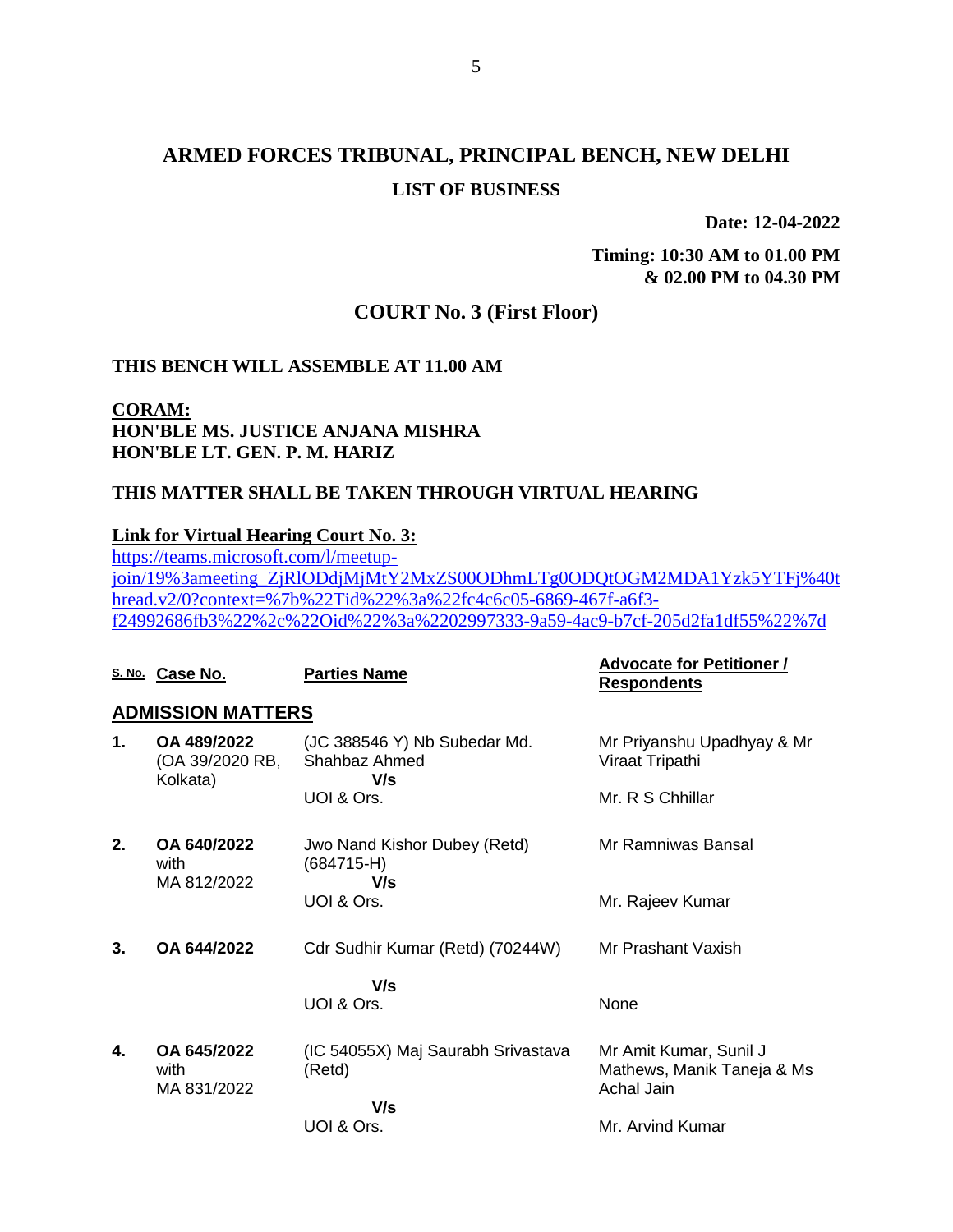| 5.  | OA 646/2022                        | Ex Nk (DSC) Rameshwar Dayal<br>$(14913238-L)$ | Mr Ajeet Yadav & Banvendra<br>Singh Gandhar |
|-----|------------------------------------|-----------------------------------------------|---------------------------------------------|
|     |                                    | V/s<br>UOI & Ors.                             | Mr. Rajesh Kumar Das Sr CGSC                |
| 6.  | OA 647/2022<br>with<br>MA 833/2022 | Nk DSC Puran Chandra (Retd)<br>(4178191 A)    | Mr U S Maurya                               |
|     |                                    | V/s<br>UOI & Ors.                             | Mr. K K Tyagi                               |
| 7.  | OA 648/2022<br>with<br>MA 835/2022 | Ex-S/Man Naresh Kumar (14263373-<br>H)        | Mr A K Trivedi & Mr Yogesh<br>Sharma        |
|     |                                    | V/s<br>UOI & Ors.                             | Ms. Sheetal Raghuvanshi                     |
| 8.  | OA 649/2022<br>with                | (716886) JWO Birendra Prasad (Retd)           | Mr Manoj Kr Gupta                           |
|     | MA 836/2022                        | V/s<br>UOI & Ors.                             | Mr. Harish V Shankar                        |
| 9.  | OA 656/2022                        | Ex SM JWO Vivek Kumar (792535)                | Ms Riti Sarkar & Mr Arvind<br>Kumar         |
|     |                                    | V/s<br>UOI & Ors.                             | Mr. Sandeep Kumar                           |
| 10. | OA 657/2022<br>with<br>MA 847/2022 | Ex JWO Felixdhas Jobidhas (684762-<br>H)      | Mr Ajit Kakkar & Associates                 |
|     |                                    | V/s<br>UOI & Ors.                             | Mr. R S Chillar                             |
| 11. | OA 658/2022                        | Ex LNk/DSC Bhanwar Singh<br>$(2676031-X)$     | Mr J P Sharma & Associates                  |
|     |                                    | V/s<br>UOI & Ors.                             | Mr. Satya Ranjan Swain                      |
| 12. | OA 659/2022                        | Ex NK /DSC Bharat Lal (No<br>13615355A)       | Mr J P Sharma & Associates                  |
|     |                                    | V/s<br>UOI & Ors.                             | Ms. Barkha Babbar                           |
| 13. | OA 664/2022<br>with<br>MA 848/2022 | Ex AC/UT Sachin Kumar Tiwari<br>$(7020556-K)$ | Mr Ajit Kakkar & Associates                 |
|     |                                    | V/s<br>UOI & Ors.                             | Mr. Prabodh Kumar                           |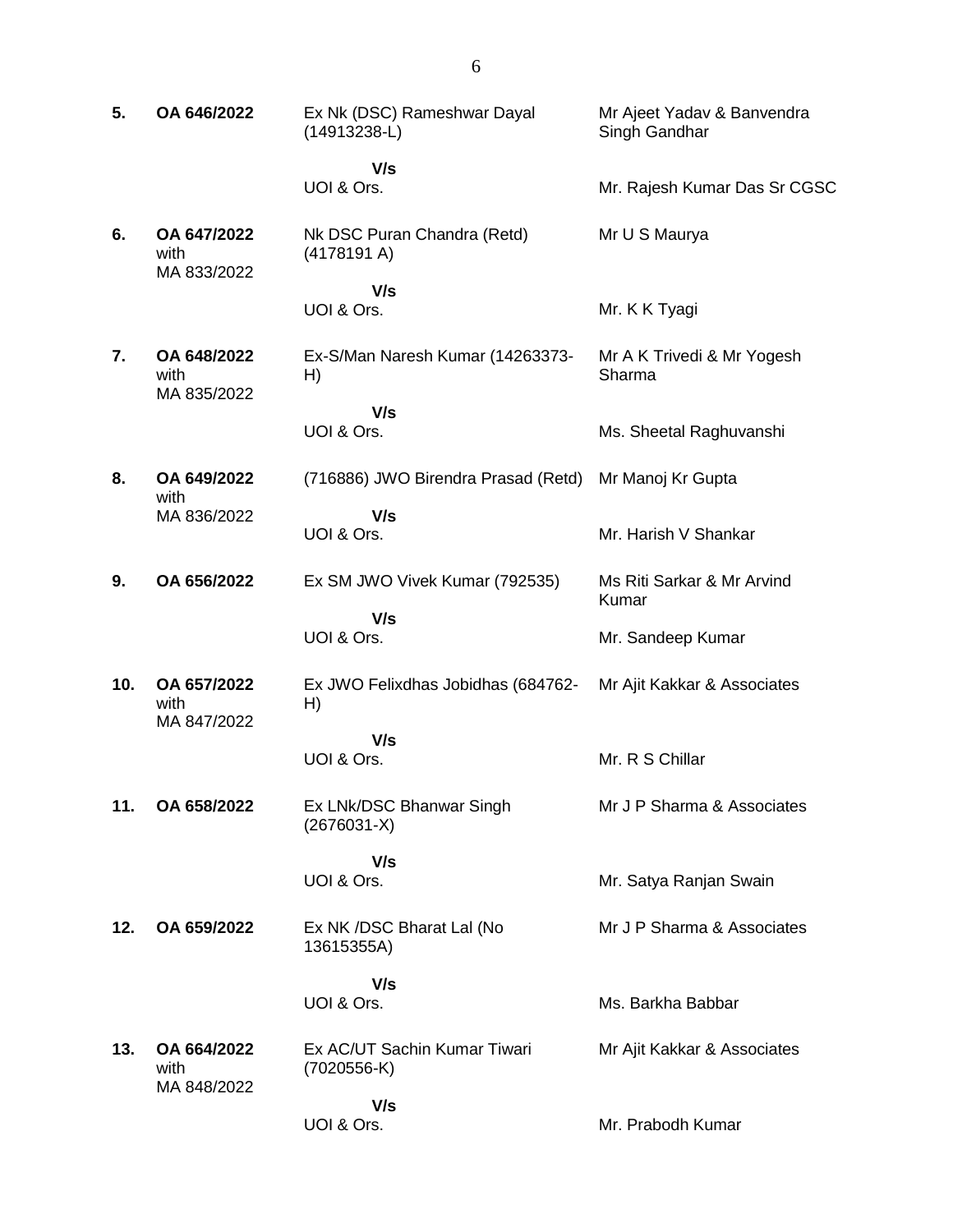**14. OA 669/2022** Ex Hav Mukesh Kumar (6938854-L)  **V/s** UOI & Ors. Mr Manoj Kumar Chaudhary Mr. R S Chhillar **15. OA 673/2022** with MA 869/2022 Ex GDSM (CLK) Hardev Singh (No 6648367)  **V/s** UOI & Ors. Mr Manoj Kr Gupta Mr. Mohit Singh **16. OA 679/2022** with MA 874/2022 No 16011730-N Rfn Pyare Lal (Retd)  **V/s** UOI & Ors. Mr SS Pandey & Associates None **17. OA 680/2022** with MA 875/2022 Ex JWO Anil Beniwal (No 691242 L)  **V/s** UOI & Ors. Mr. Praveen Kumar None **18. OA 683/2022** Ex MC ERA II Navin Kumar (194598 W)  **V/s** UOI & Ors. Mr Ved Prakash & Mr Devendra Kumar None **19. OA 684/2022** with MA 882/2022 Ex Hav Birendra Kumar Singh (13985416 H)  **V/s** UOI & Ors. Mr Ved Prakash & Mr Devendra Kumar None **20. OA 685/2022** Ex Sgt Udhojee (No 796144 N)  **V/s** UOI & Ors. Mr Ajai Bhalla None **21. OA 687/2022** with MA 884/2022 Ex Nk Beg Raj (14588168 L)  **V/s** UOI & Ors. Mr R K Rastogi None **22. OA 689/2022** with MA 895/2022 (TA 7/2021 RB, Kolkata) Hony Nb Sub Bapi Chandra Saha (Retd) (6485245K)  **V/s** UOI & Ors. Mr Ajit Kakkar Mr Kumar Gaurav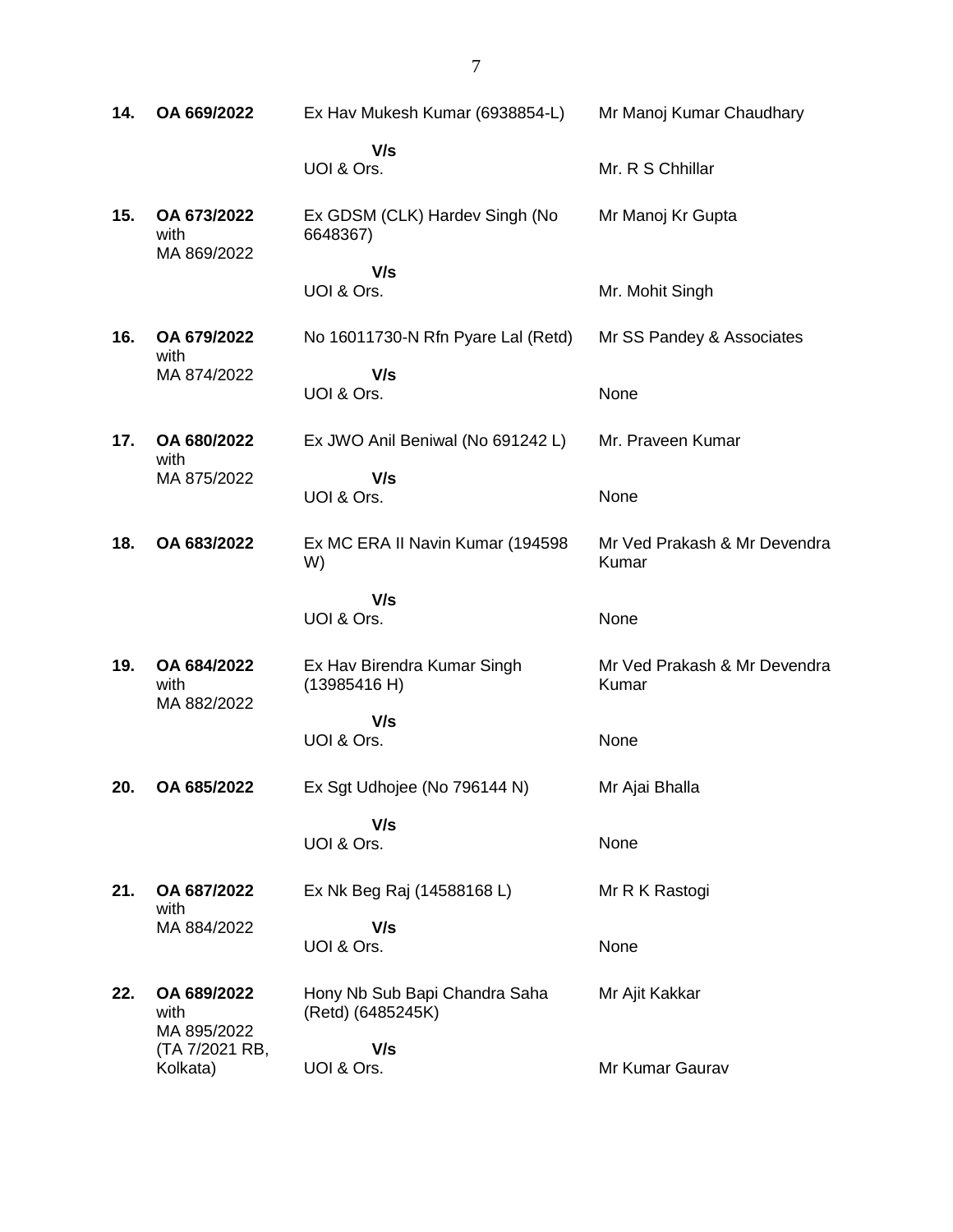| 23. | OA 690/2022<br>with                       | Ex Sgt Pitambar Kar (659979-K)                 | Mr Ajit Kakkar                     |
|-----|-------------------------------------------|------------------------------------------------|------------------------------------|
|     | MA 896/2022<br>(TA 1/2021 RB,<br>Kolkata) | V/s<br>UOI & Ors.                              | Dr. Vijendra Singh Mahndiyan       |
| 24. | OA 691/2022<br>with<br>(TA 5/2021 RB,     | Ex WO Tapan Datta Biswas (648088-<br>N)        | Mr Ajit Kakkar                     |
|     | Kolkata)<br>with<br>MA 904/2022           | V/s<br>UOI & Ors.                              | Mr Niranjana Das                   |
| 25. | OA 692/2022<br>with<br>MA 905/2022        | JC-282344M Ex Nb Sub Arun Kumar<br>Singh       | Mr Ajit Kakkar & Associates        |
|     |                                           | V/s<br>UOI & Ors.                              | None                               |
|     |                                           |                                                |                                    |
| 26. | OA 693/2022                               | Sqn Ldr Neetu Nehere (Retd)<br>(27295H)<br>V/s | Ms Pallavi Awasthi                 |
|     |                                           | UOI & Ors.                                     | None                               |
| 27. | OA 697/2022<br>with                       | (3175933 N) Ex Sep Birender Singh              | Mr R K Rastogi                     |
|     | MA 906/2022                               | V/s<br>UOI & Ors.                              | None                               |
| 28. | OA 698/2022<br>with<br>MA 907/2022        | Ex Sep Sandeep Singh (No 3403706-<br>W)        | Mr Ved Prakash & Devendra<br>Kumar |
|     |                                           | V/s<br>UOI & Ors.                              | None                               |
| 29. | OA 699/2022<br>with<br>MA 908/2022        | Ex Sep (DSC) Vinod Kumar (No<br>4269496 N)     | Mr Ved Prakash & Devendra<br>Kumar |
|     |                                           | V/s<br>UOI & Ors.                              | None                               |
| 30. | OA 700/2022<br>with                       | Ex Hony Nb Sub Pawan Kumar<br>$(3996208-W)$    | Mr Praveen Kumar                   |
|     | MA 909/2022                               | V/s<br>UOI & Ors.                              | None                               |
| 31. | OA 701/2022<br>with<br>MA 910/2022        | Ex Sgt Ravi Kumar Machiraju (746553<br>S)      | Mr Kritendra Tiwari                |
|     |                                           | V/s<br>UOI & Ors.                              | None                               |